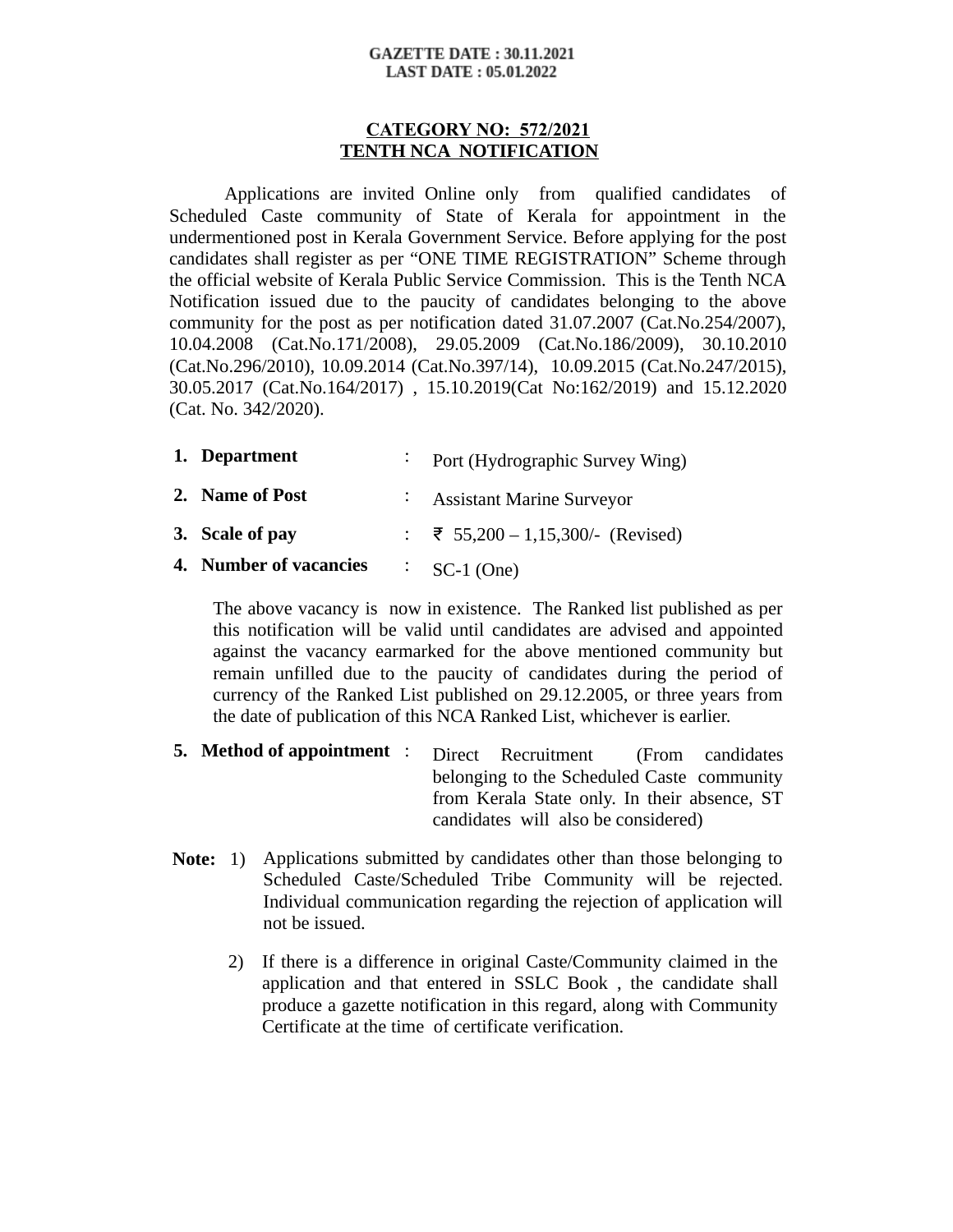**6. Age limit** : **18-41,** Only candidates born between 01.01.2003 and 02.01.1980 (both dates included) are eligible to apply. (Including age relaxation in Part II in Para 2(i) of the General conditions).

> For other conditions regarding age relaxation, please see the General Conditions (except para 2 (i) ) of Part II of the Gazette.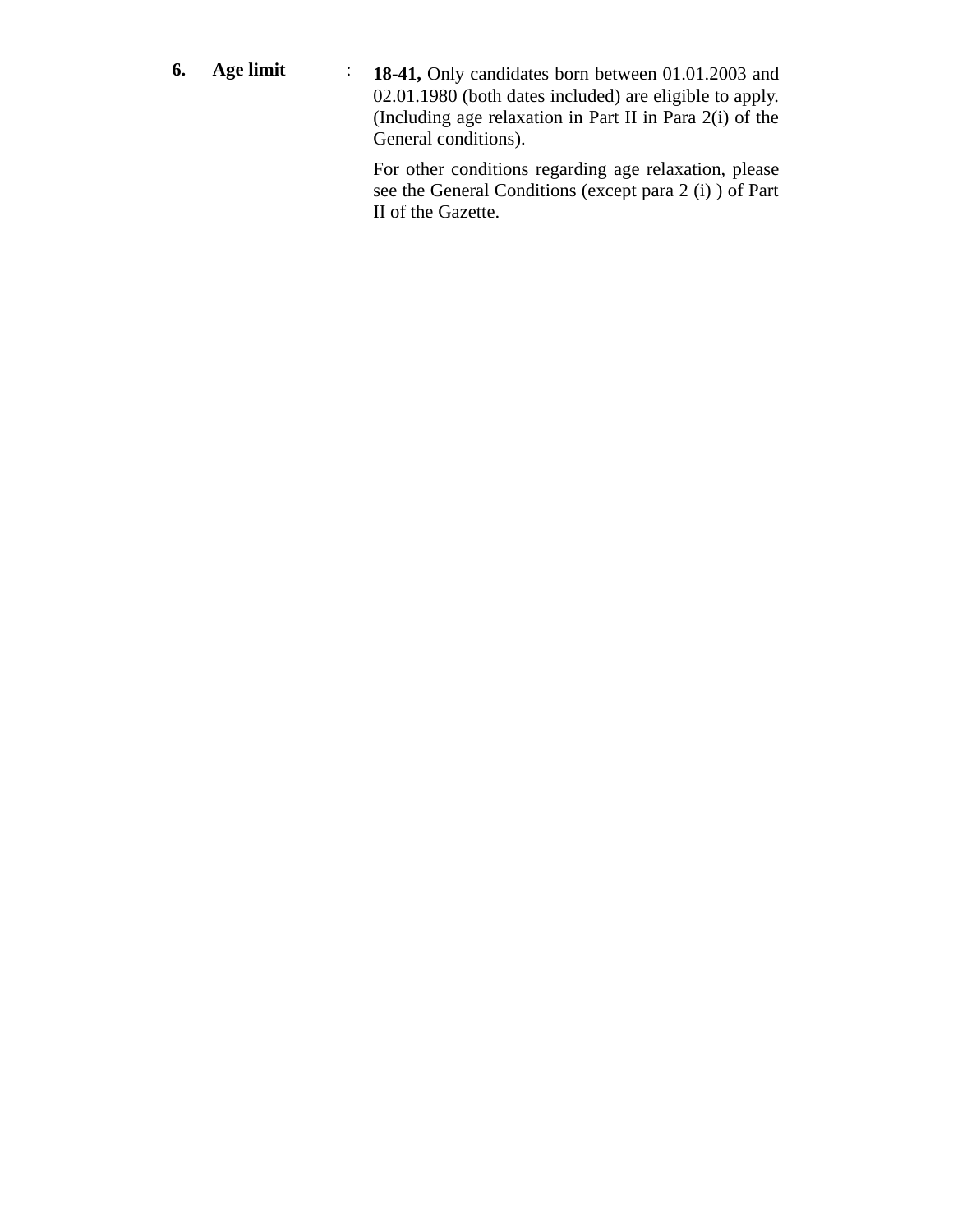## **7. Qualifications** :

- 1. A Pass in SSLC or its equivalent Examination
- 2. Must possess Survey Recorder Class I or Class II qualification of the Indian Naval Hydrographic Branch.
- **Note:-** I The candidates selected shall undergo training in the respective field (Hydrographic Survey) for the below mentioned period. Candidates possessing Survey Recorder Class I qualification must undergo training for not less than 4 years and candidates possessing Survey Recorder Class II qualification must undergo training for not less than 6 years ,in Hydrographic Survey. During the period of training they shall be entitled to full pay and allowances attached to the post.
	- II a. Rule 10 a (ii) of part II of KS&SSR is applicable.
		- b. Candidates who claim equivalent qualification instead of qualification mentioned in the notification shall produce the equivalency certificate / the relevant Government order to prove the equivalency at the time of certificate verification. Then only such qualification shall be treated as equivalent to the prescribed qualification.

### **8. Probation :**

Every person appointed to the post shall from the date on which he/she joins duty be on probation for a total period of two years on duty within a continuous period of three years. He / she shall, during the period of his/her probation, pass the Account Test for Executive Officers, unless already passed the test.

### **9. Mode of submitting applications :-**

(a) Candidates must register as per 'ONE TIME REGISTRATION' with the Official Website of Kerala Public Service Commission [www.keralapsc.gov.in](http://www.kerealapsc.gov.in/) before applying for the post. Candidates who have registered can apply by log in on to their profile using their User-ID and password. Candidates must click on the **'Apply Now'** button of the respective posts in the Notification Link to apply for the post. The photograph uploaded should be one taken after 31.12.2011. Name of the candidate and the date of photograph taken should be printed legibly at the bottom portion. The photograph once uploaded meeting all requirements shall be valid for 10 years from the date of uploading. There is no change in other instructions regarding the uploading of photographs. No application fee is required. Candidates are responsible for the correctness of the personal information and